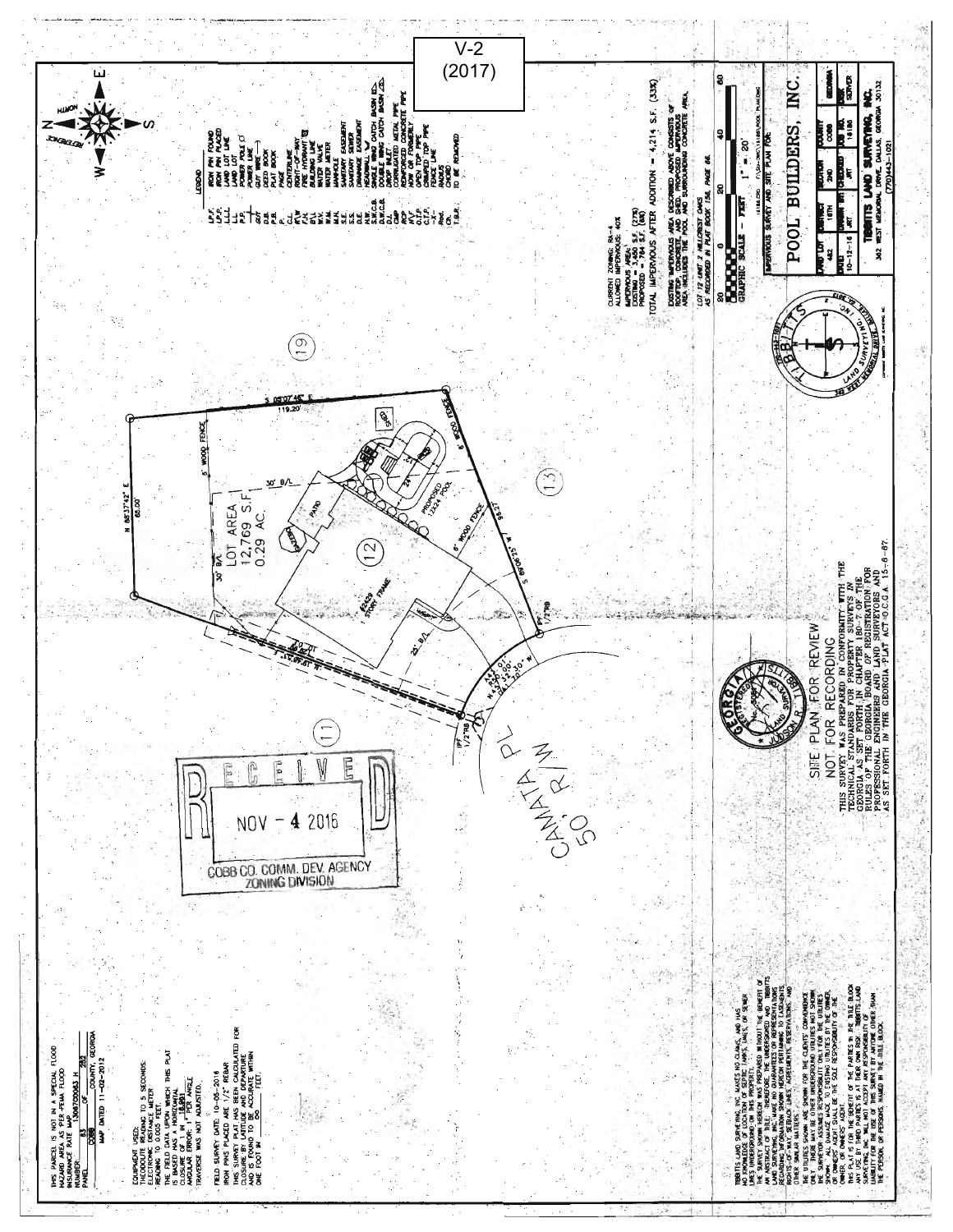| <b>APPLICANT:</b>                                      | Linda K. Seyl<br>$V-2$<br><b>PETITION No.:</b> |                               |                 |
|--------------------------------------------------------|------------------------------------------------|-------------------------------|-----------------|
| <b>PHONE:</b>                                          | 404-483-2468                                   | <b>DATE OF HEARING:</b>       | $1 - 11 - 2017$ |
| Linda K. Seyl<br><b>REPRESENTATIVE:</b>                |                                                | <b>PRESENT ZONING:</b>        | $RA-4$          |
| <b>PHONE:</b>                                          | 404-483-2468                                   | <b>LAND LOT(S):</b>           | 482             |
| Linda K. Seyl<br><b>TITLEHOLDER:</b>                   |                                                | <b>DISTRICT:</b>              | 16              |
| <b>PROPERTY LOCATION:</b>                              | At the northeast terminus                      | <b>SIZE OF TRACT:</b>         | $0.29$ acres    |
| of Camata Place, north of Camata Way                   |                                                | <b>COMMISSION DISTRICT: 3</b> |                 |
| $(2.120 \text{ C})$ $\cdots$ $\mathbb{R}^{1}$ $\cdots$ |                                                |                               |                 |

(2429 Camata Place).

**TYPE OF VARIANCE:** 1) Allow accessory structures to the side of the principal building (approximately 48) square foot shed and proposed 12 x 24 pool, decking and equipment); and 2) waive the side setback for an accessory structure under 144 square feet (approximately 48 square foot shed) from the required five (5) feet to four (4) feet.

**OPPOSITION: No. OPPOSED \_\_\_\_\_ PETITION No. \_\_\_\_\_\_\_ SPOKESMAN \_\_\_** 

**BOARD OF APPEALS DECISION APPROVED \_\_\_\_\_ MOTION BY \_\_\_\_\_\_\_\_\_\_ REJECTED \_\_\_\_\_ SECONDED \_\_\_\_\_\_\_\_\_\_ HELD \_\_\_\_\_ CARRIED \_\_\_\_\_ STIPULATIONS:** 

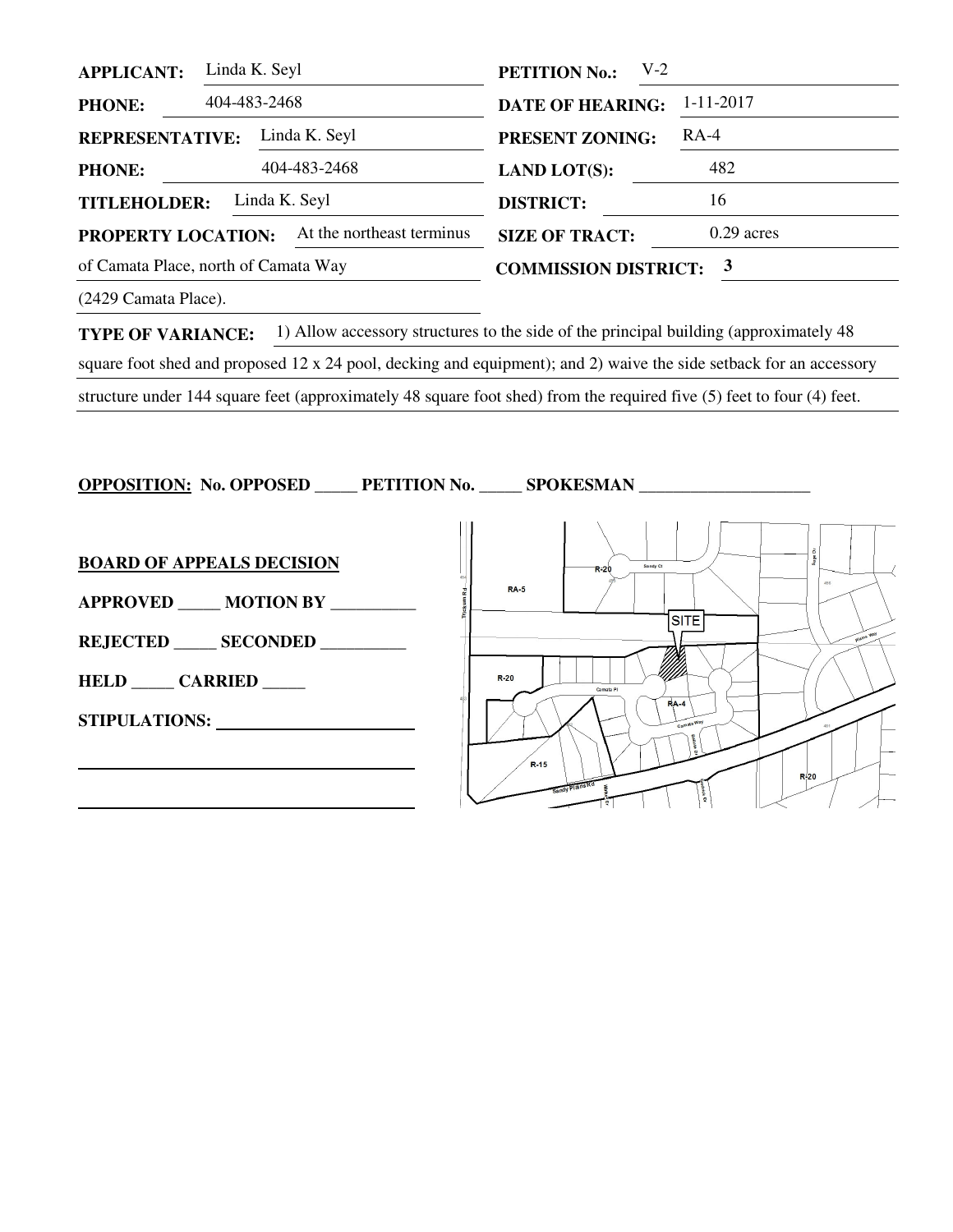**APPLICANT:** Linda K. Seyl **PETITION No.:** V-2

\*\*\*\*\*\*\*\*\*\*\*\*\*\*\*\*\*\*\*\*\*\*\*\*\*\*\*\*\*\*\*\*\*\*\*\*\*\*\*\*\*\*\*\*\*\*\*\*\*\*\*\*\*\*\*\*\*\*\*\*\*\*\*\*\*\*\*\*\*\*\*\*\*\*\*\*\*\*\*\*\*\*

## **COMMENTS**

**TRAFFIC:** This request will not have an adverse impact on the transportation network.

**DEVELOPMENT & INSPECTIONS:** No comments.

**SITE PLAN REVIEW:** No comments.

**STORMWATER MANAGEMENT:** No adverse stormwater management impacts anticipated.

**HISTORIC PRESERVATION:** After examining Civil War trench maps, Cobb County historic property surveys, county maps, and various other resources, staff has no comments regarding the impact or treatment of historic and/or archaeological resources for V-1 – V-11.

**DESIGN GUIDELINES:** Staff has determined that the subject sites are not within the boundaries of approved design guidelines study areas; therefore do not have to comply with design guidelines requirements. No comments.

**CEMETERY PRESERVATION:** No comments.

**WATER:** No conflict

**SEWER:** No conflict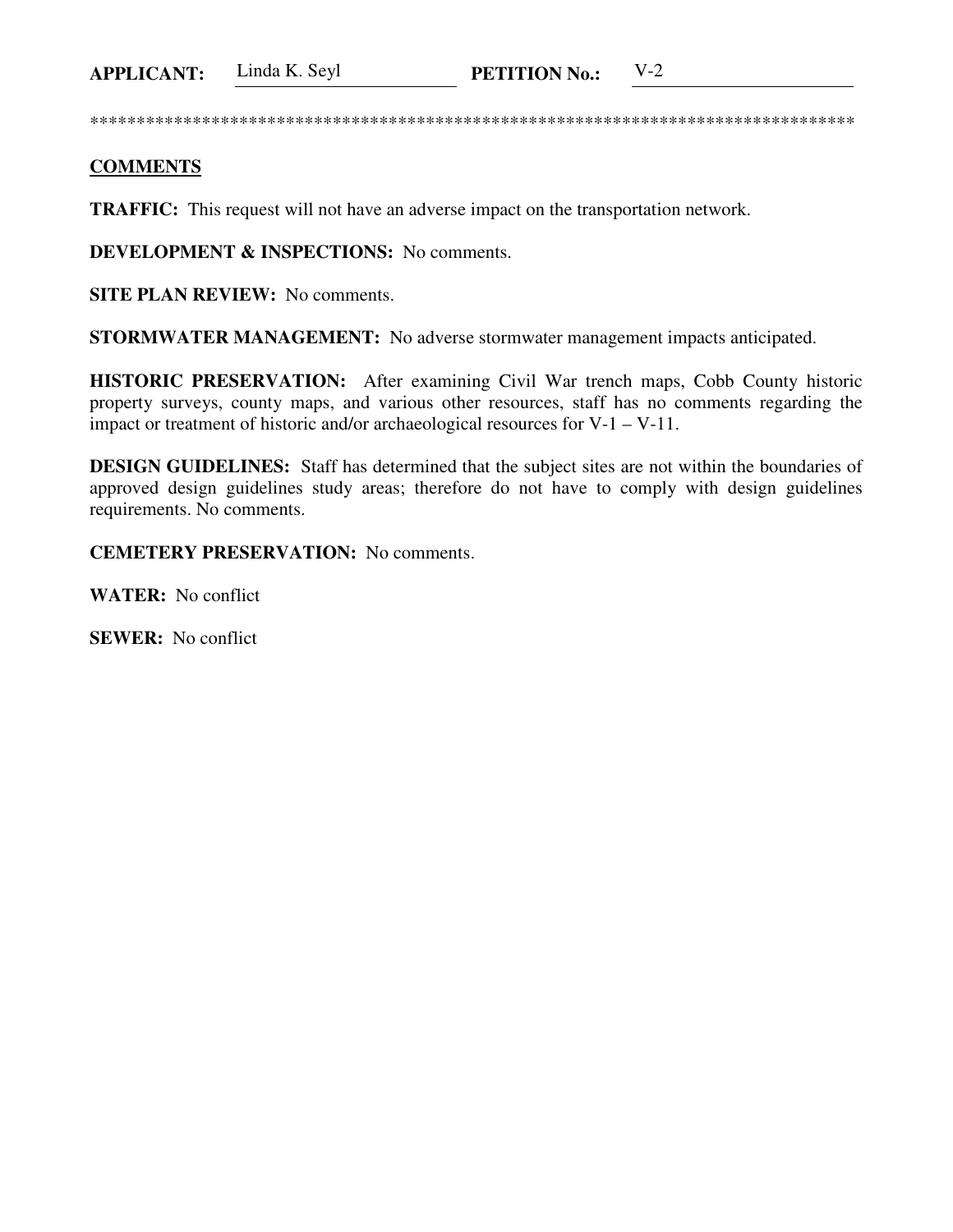| <b>APPLICANT:</b> | Linda K. Seyl | <b>PETITION No.:</b> |  |
|-------------------|---------------|----------------------|--|
|                   |               |                      |  |

FIRE DEPARTMENT: NO COMMENTS: After analyzing the information presented for a Preliminary Review, the Cobb County Fire Marshal's Office is confident that all other items can be addressed during the Plan Review Stage.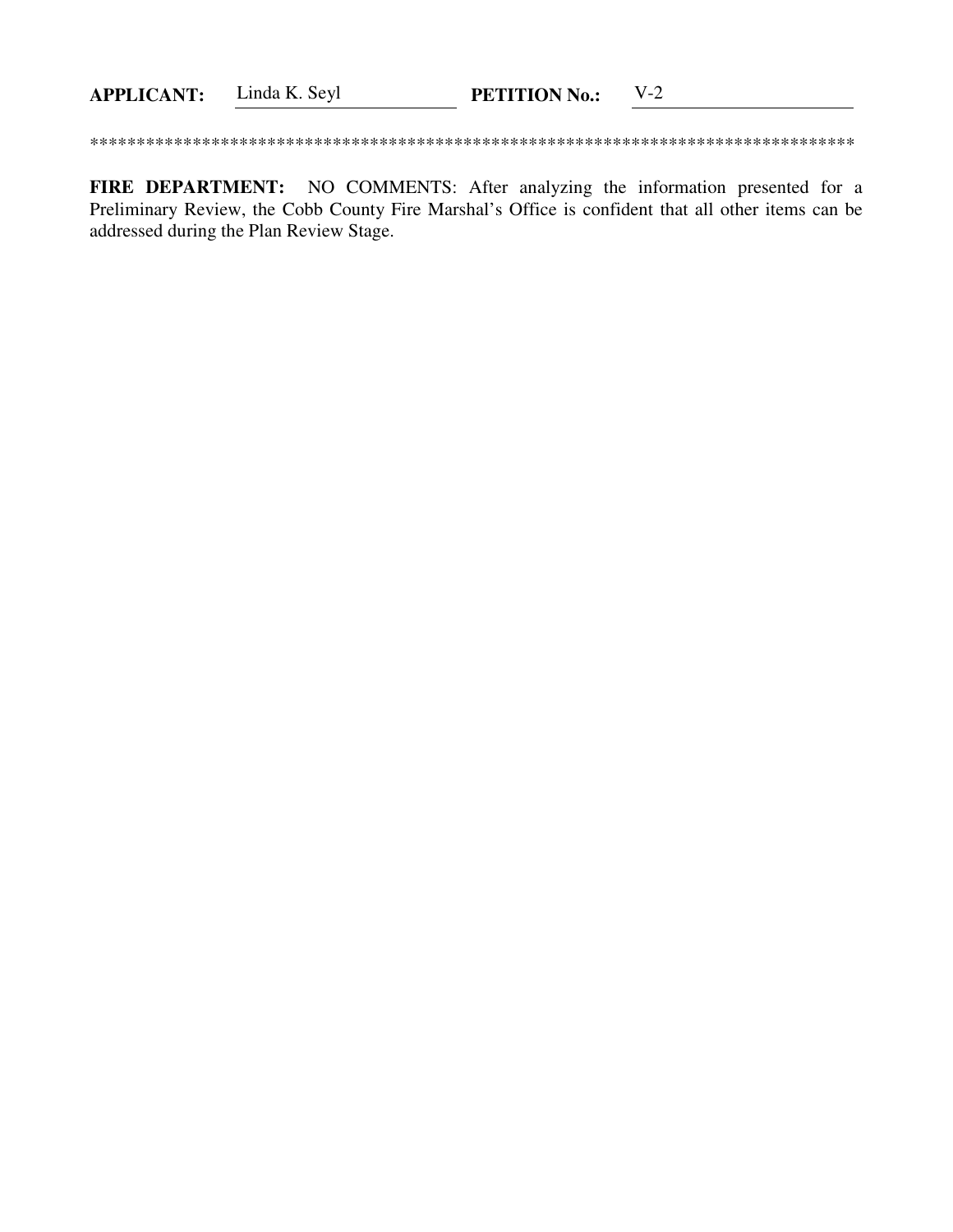## **V-2-2017 GIS**